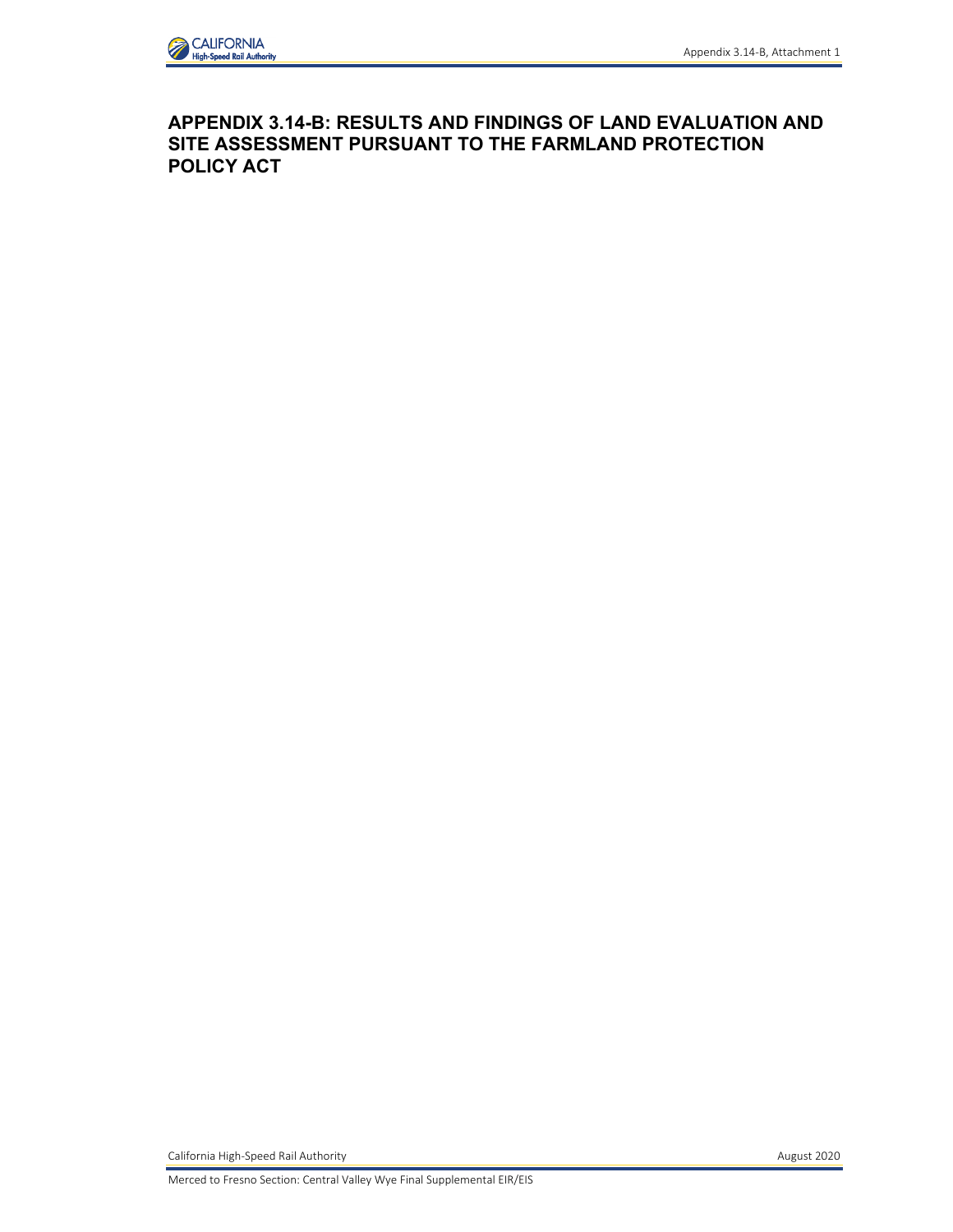

## **APPENDIX 3.14-B: RESULTS AND FINDINGS OF LAND EVALUATION AND SITE ASSESSMENT PURSUANT TO THE FARMLAND PROTECTION POLICY ACT**

This appendix summarizes the results of the farmland land evaluation and site assessment (LESA) for the Central Valley Wye alternatives, which was performed in compliance with Farmland Protection Policy Act (FPPA) requirements. The purpose of the FPPA is to minimize the extent to which federal programs contribute to the unnecessary and irreversible conversion of farmland to nonagricultural uses (7 U.S.C. § 4201). Specifically, the FPPA requires that federal agencies:

- Use criteria (described in this appendix) to identify and take into account the adverse impacts of their programs on the preservation of farmland
- Consider alternative actions, as appropriate, that could lessen adverse impacts
- Make sure that their programs, to the extent practicable, are compatible with state and units of local government and private programs and policies to protect farmland

### **Merced to Fresno Section: Central Valley Wye Alternatives**

The Central Valley Wye alternatives evaluated in the *Merced to Fresno Section: Central Valley Wye Final Supplemental Environmental Impact Report (EIR)/Supplemental Environmental Impact Statement (EIS)* (Final Supplemental EIR/EIS) are the State Route (SR) 152 (North) to Road 13 Wye Alternative, SR 152 (North) to Road 19 Wye Alternative, Avenue 21 to Road 13 Wye Alternative, and SR 152 (North) to Road 11 Wye Alternative. The four alternatives pass through two counties (Merced and Madera).<sup>1</sup> Calculations and results from the Natural Resources Conservation Service (NRCS) are reported by county. Therefore, the alternative results discuss each county separately.

### **Land Evaluation and Site Assessment**

As required by the FPPA implementing regulations (7 C.F.R. § 658), NRCS staff and high-speed rail system analysts performed LESA calculations using the CPA-106 form (for corridor-type projects) to determine an overall farmland conversion score.<sup>2</sup> Using alignment information provided by a geographic information system, the NRCS calculated the relative value of each of the alternative corridors as farmland; the NRCS land evaluation calculations and the Farmland Mapping and Monitoring Program site assessment criteria are presented in Attachment 1, Natural Resources Conservation Service Land Evaluation Explanations and Calculations—Merced County, and Attachment 2, Natural Resources Conservation Service Land Evaluation Explanations and Calculations—Madera County. The NRCS provided separate scores for each county within which the Central Valley Wye alternatives were located (e.g., the SR 152 [North] to Road 13 Wye Alternative was assigned separate scores for Merced County and Madera County).

When the NRCS provided land evaluation scores, analysts calculated site assessment scores for each alternative. Analysts determined the total LESA rating by adding the land evaluation score (up to 100 points) and site assessment scores (up to 160 points) for each county, and weighting scores based on the percentage of the alternative lying within each county (total possible score of 260 points). Analysts then compared the results to thresholds established in the FPPA implementing regulations. After determining total LESA scores, the analysts evaluated farmland impacts and assessed relative suitability of sites for farmland protection.

California High-Speed Rail Authority **August 2020 August 2020** 

 $1$  Although electrical network upgrades associated with the Central Valley Wye alternatives would occur in Stanislaus and Fresno counties, there would be no permanent impacts on agricultural lands in these two counties; therefore, no further discussion is required.

<sup>&</sup>lt;sup>2</sup> In the CPA-106 form, note that Corridor A corresponds to the SR 152 (North) to Road 13 Wye Alternative, Corridor B corresponds to the SR 152 (North) to Road 19 Wye Alternative, Corridor C corresponds to the Avenue 21 to Road 13 Wye Alternative, and Corridor D corresponds to the SR 152 (North) to Road 11 Wye Alternative.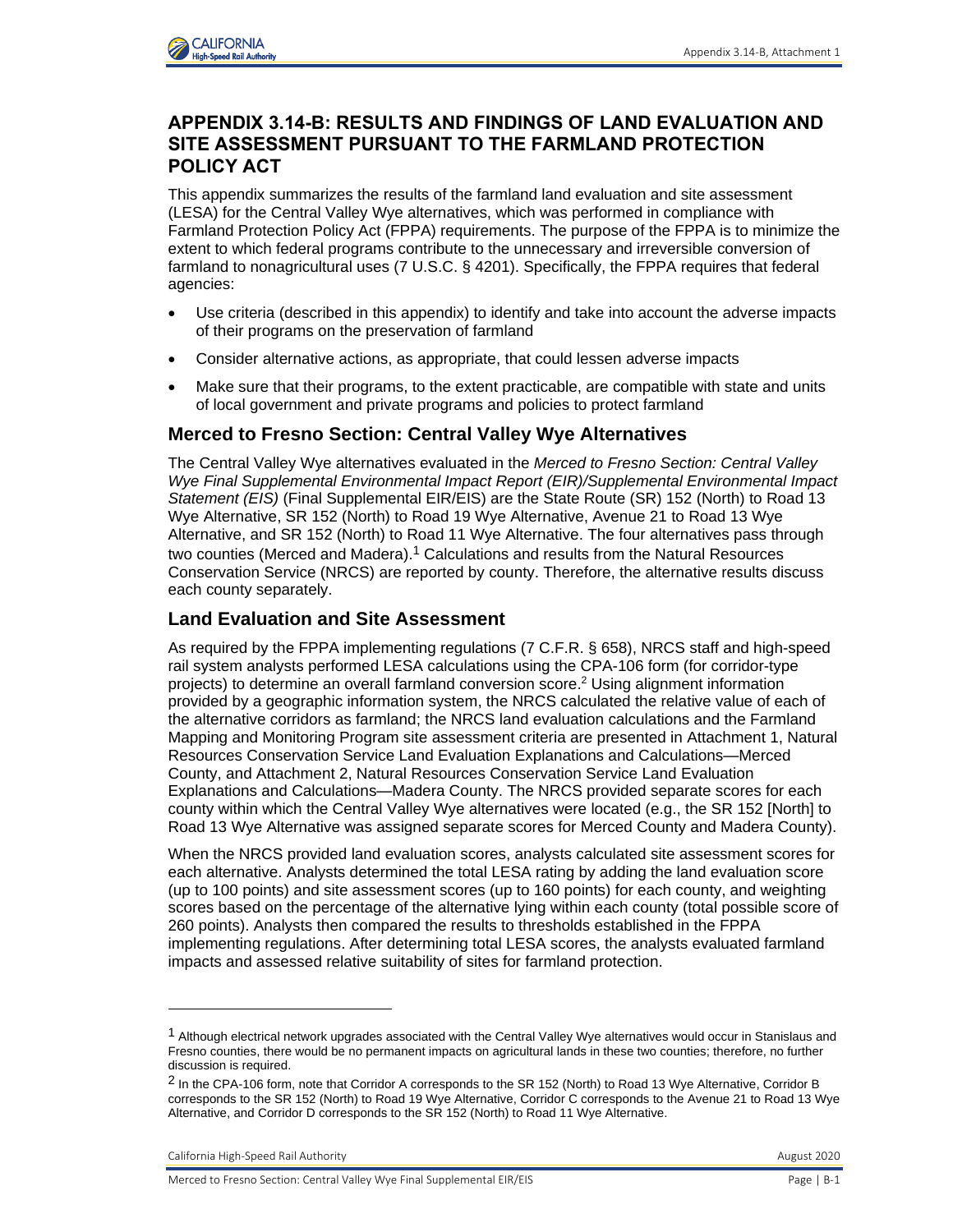

The U.S. Department of Agriculture recommends the following:

- 1. Sites with the highest combined scores be regarded as most suitable for protection and the sites with the lowest scores as least suitable for protection.
- 2. Sites receiving a total score of less than 160 points not be given further consideration for protection and no additional sites need to be evaluated.
- 3. Sites receiving scores totaling 160 points or more be given increasingly higher levels of consideration for protection.
- 4. When making decisions on proposed actions for sites receiving scores totaling 160 or more points, the following should be considered:
	- a. Use of land that is not farmland or use of existing structures
	- b. Alternative sites, locations, and designs that would serve the proposed purpose, but would convert either fewer acres of farmland or other farmland that has a lower relative value
	- c. Special siting requirements of the proposed project and the extent to which an alternative site fails to satisfy the special siting requirements as well as the originally selected site

## **Farmland Conversion Impacts Results**

Table 1 provides land evaluation, site assessment scores, and total LESA scores for the alternatives (analyzed according to the portions of the alternatives in each county). All four alternatives in Merced County had a total LESA score of less than 160 points, while two alternatives in Madera County had total LESA scores equal to or greater than 160 points.

#### **Table 1 Land Evaluation and Site Assessment Table Scores for the Central Valley Wye Alternatives**

| <b>Alternative</b>            | <b>Land Evaluation</b><br><b>Information Criterion</b><br><b>Relative Value of</b><br><b>Farmland to be Converted</b><br>or Otherwise Affected | <b>Total Corridor</b><br><b>Assessment</b><br><b>Points</b> | <b>Total Points</b> |  |
|-------------------------------|------------------------------------------------------------------------------------------------------------------------------------------------|-------------------------------------------------------------|---------------------|--|
| <b>Merced County</b>          |                                                                                                                                                |                                                             |                     |  |
| SR 152 (North) to Road 13 Wye | 45                                                                                                                                             | 97                                                          | 142                 |  |
| SR 152 (North) to Road 19 Wye | 49                                                                                                                                             | 98                                                          | 147                 |  |
| Avenue 21 to Road 13 Wye      | 43                                                                                                                                             | 95                                                          | 138                 |  |
| SR 152 (North) to Road 11 Wye | 47                                                                                                                                             | 99                                                          | 146                 |  |
| <b>Madera County</b>          |                                                                                                                                                |                                                             |                     |  |
| SR 152 (North) to Road 13 Wye | 65                                                                                                                                             | 94                                                          | 159                 |  |
| SR 152 (North) to Road 19 Wye | 67                                                                                                                                             | 94                                                          | 161                 |  |
| Avenue 21 to Road 13 Wye      | 68                                                                                                                                             | 94                                                          | 162                 |  |
| SR 152 (North) to Road 11 Wye | 65                                                                                                                                             | 94                                                          | 159                 |  |

*Source: NRCS-CPA-106 forms for Merced County (Attachment 1) and Madera County (Attachment 2)* (Natural Resources Conservation Service 2016).

The SR 152 (North) to Road 13 Wye Alternative is Corridor A on the NRCS-CPA-106, the SR 152 (North) to Road 19 Wye Alternative is Corridor B on the NRCS-CPA-106, the Avenue 21 to Road 13 Wye Alternative is Corridor C on the NRCS-CPA-106 form, and the SR 152 (North) to Road 11 Wye Alternative is Corridor D on the NRCS-CPA-106.

August 2020 California High-Speed Rail Authority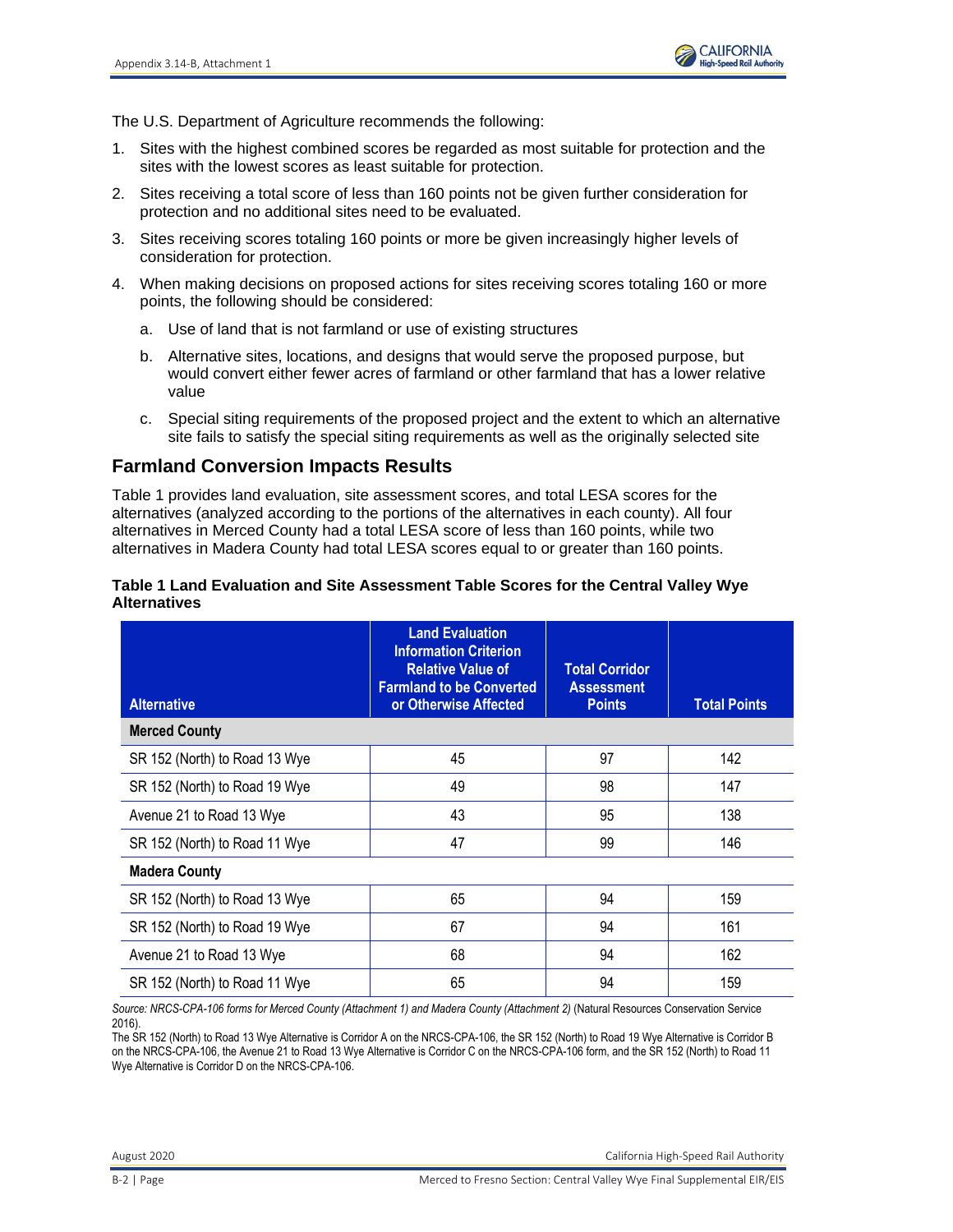

#### **Findings**

The FPPA does not mandate that a federal agency make a specific decision based on LESA ratings, but provides suitability guidance for protection of farmland from conversion to nonagricultural uses. Based on FPPA guidance, the SR 152 (North) to Road 13 Wye and SR 152 (North) to Road 11 Wye Alternatives both received scores below 160 in Merced and Madera counties and would have the lowest impacts.

- 1. The Central Valley is primarily devoted to agricultural land uses and is dominated by soils that are well suited for crop production. Therefore, impacts on agricultural lands from the Central Valley Wye alternatives cannot be completely avoided, although impacts have been avoided and minimized to the extent feasible. Section 3.14, Agricultural Farmland, proposes impact avoidance and minimization features to reduce potential impacts on agricultural resources, including administering a farmland consolidation program to facilitate the sale of parcels severed by construction of the Central Valley Wye alternatives to neighboring landowners to provide for continued agricultural use. In addition, the Authority has proposed a mitigation measure to fund the California Department of Conservation Farmland Conservancy Program's work to identify suitable agricultural land for mitigation of impacts and to fund the purchase of agricultural conservation easements from willing sellers.
- 2. The two program EIR/EISs for the high-speed rail system—the *Final Program EIR/EIS for the Proposed California High-Speed Train System* (Authority and FRA 2005) and the *San Francisco Bay Area (Bay Area) to Central Valley High-Speed Train Final Program EIR/EIS* (Authority and FRA 2008)—and two partially revised and recirculated versions of the Bay Area to Central Valley Program EIR, the *2010 Bay Area to Central Valley High-Speed Train Revised Final Program EIR* (Authority and FRA 2010) and the *2012 Bay Area to Central Valley High-Speed Train Partially Revised Final Program EIR* (Bay Area to Central Valley Revised Program EIR) (Authority 2012) are collectively referred to as the Program EIR/EIS documents. The Program EIR/EIS documents recognized the potential for impacts on agricultural resources, and some possible alternatives were rejected during the programmatic review because of the extent of impacts on agriculture. Recognizing the need to protect important agricultural resources to the extent possible, the alternatives would follow existing road and railway alignments to the extent feasible.
- 3. Siting requirements for the high-speed rail system established in the Bay Area to Central Valley Revised Program EIR included a wye between Merced and Fresno and the San Francisco Bay Area (Authority 2012). Following the completion of the decisionmaking process, the decisionmaking agency is requested to return a copy of the farmland conversion calculations to the NRCS for recordkeeping purposes. The Federal Railroad Administration, as the federal decisionmaking agency for the alternatives, is expected to complete the FPPA reporting process, following posting of the Record of Decision.

California High-Speed Rail Authority **August 2020** California High-Speed Rail Authority